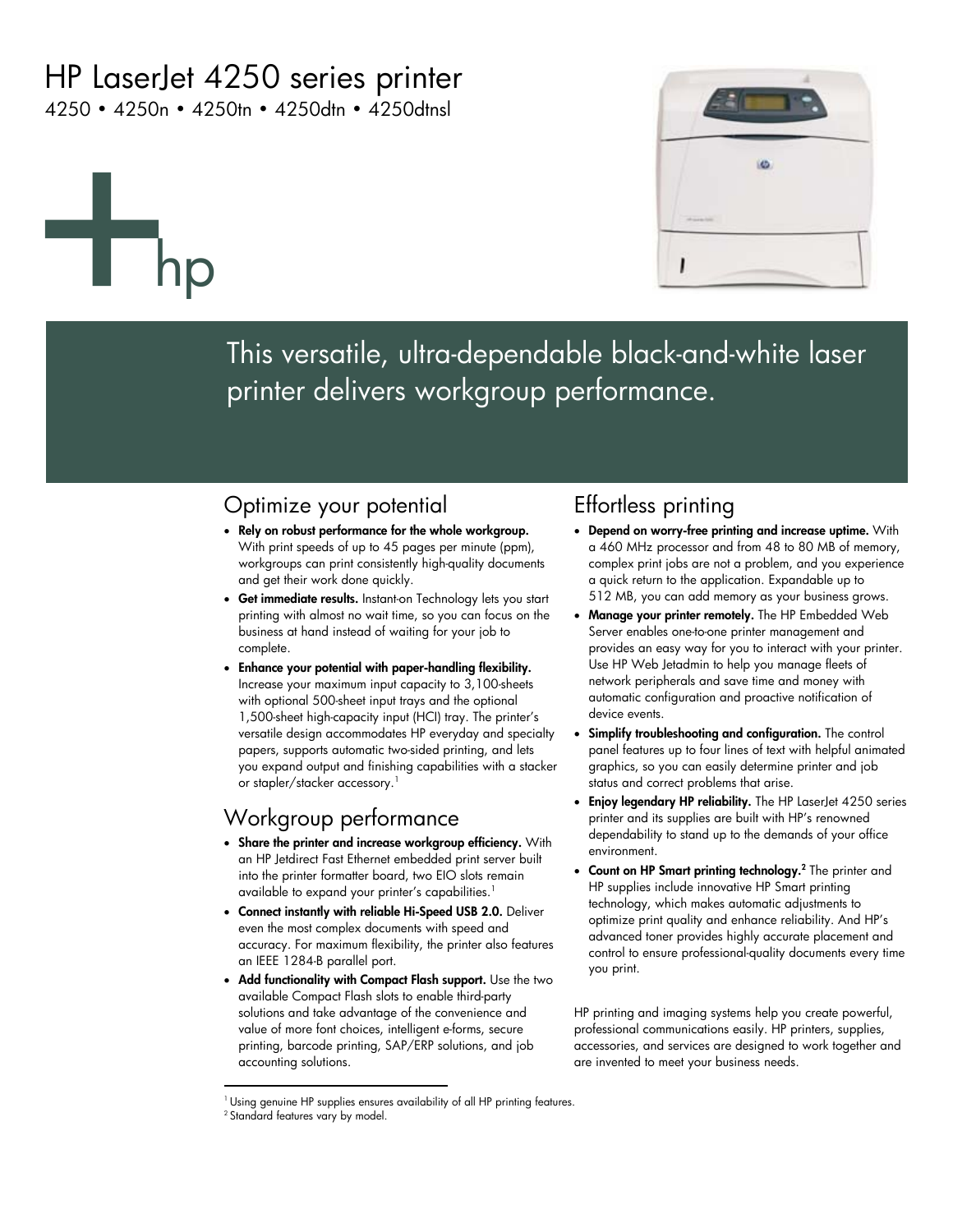# HP LaserJet 4250 series printer

- 1 Control panel simultaneously displays up to four lines of text and animated graphics
- 2 250-sheet output bin
- 3 500-sheet stapler/stacker
- 4 50-sheet rear output bin provides a straight-through path for specialty papers
- 5 Up to 80 MB of standard printing memory and a powerful 460 MHz processor
- 6 HP Jetdirect Fast Ethernet embedded print server
- 7 Hi-Speed USB 2.0 and IEEE 1284-B parallel ports
- 8 Adjustable 100-sheet multipurpose tray for special media
- 9 500-sheet input tray 2
- 10 500-sheet input tray 3
- 11 Automatic duplexer for two-sided printing increases efficiency



### Series at a glance



- 100-sheet multipurpose tray and 500-sheet input tray 2
- 48 MB RAM total
- Hi-Speed USB 2.0 port
- IEEE 1284-B compliant parallel port
- HP LaserJet C5942A print cartridge (average cartridge yield: 10,000 standard pages, in accordance with ISO/IEC 19752)



- Base model plus: • 16 MB additional RAM (64 MB RAM total)
- HP Jetdirect Fast Ethernet embedded print server

### **HP LaserJet 4250 HP LaserJet 4250n HP LaserJet 4250tn HP LaserJet 4250dtn HP LaserJet 4250dtnsl**

Base model plus:

- 500-sheet input tray 3
- 16 MB additional RAM (64 MB RAM total)
- HP Jetdirect Fast Ethernet embedded print server

Base model plus:

- 500-sheet input tray 3
- Automatic duplexer
- 32 MB additional RAM (80 MB RAM total)
- HP Jetdirect Fast Ethernet embedded print server



Base model plus:

- 500-sheet input tray 3
- Automatic duplexer
- 500-sheet stapler/stacker
- 32 MB additional RAM (80 MB RAM total)
- HP Jetdirect Fast Ethernet embedded print server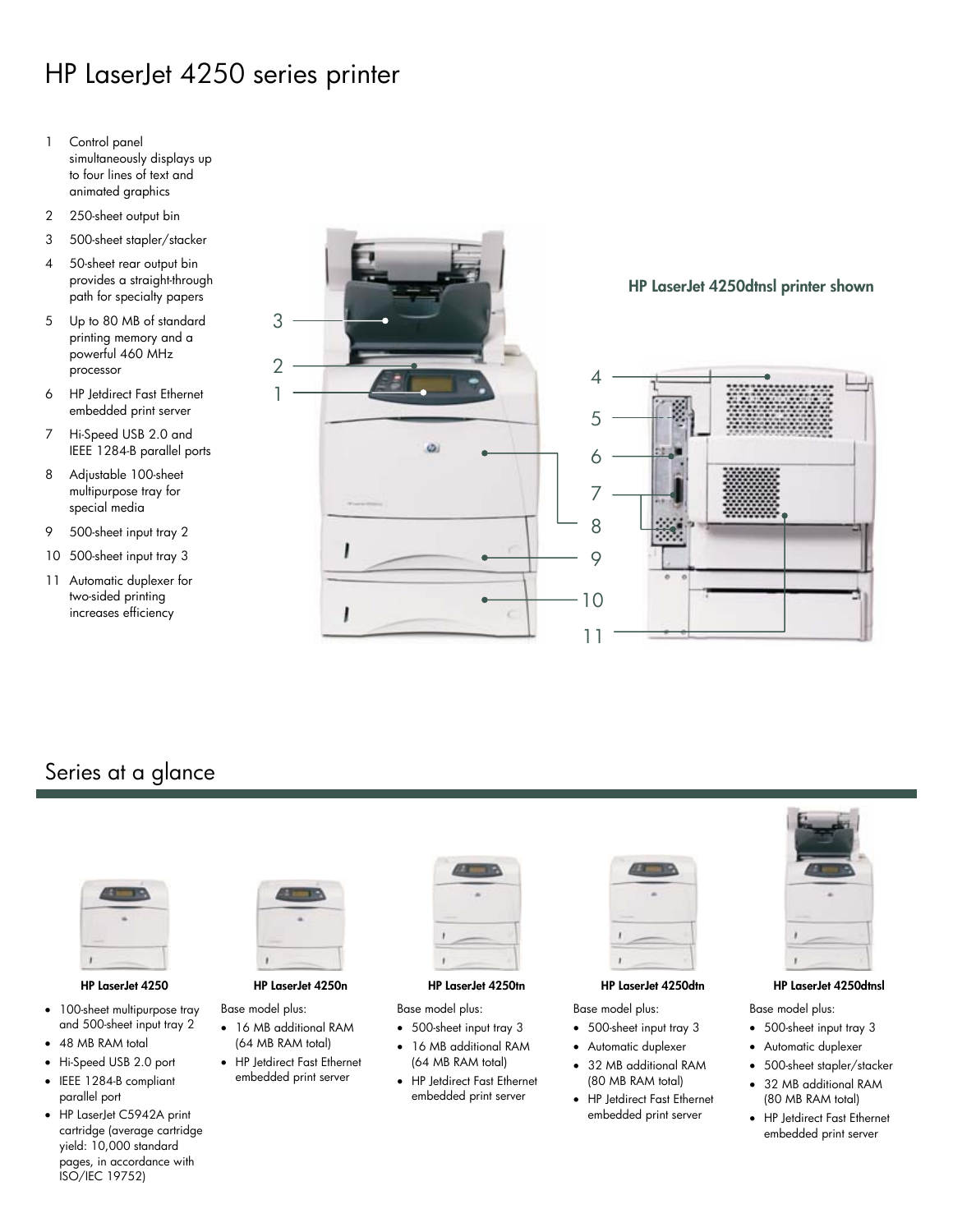# Get versatility and HP LaserJet reliability for the whole workgroup.

### HP LaserJet Smart printing quality<sup>3</sup>

The legendary quality and reliability of HP is built into HP LaserJet Smart print cartridges, delivering professional print quality and excellent value to your business. Reliable performance means less user intervention and more productivity. HP Smart printing technology $^3$  in the print cartridge and the printer ensures consistent, outstanding print quality, enhances reliability, and makes the system easy to use, manage, and maintain, providing automatic alerts when the cartridge is low or out and offering convenient, online ordering with HP SureSupply.

# Setting the laser printing standard

When you think of fast, reliable laser printing for your business, the HP LaserJet 4250 series printer is the benchmark that sets the standard for the printing industry.

Capitalizing on our legendary imaging heritage, these workgroup printers offer reliable printing, excellent print speeds, advanced networking features, and brilliant print quality to allow your office to work at peak efficiency. For best-in-class quality, reliability, and performance, HP is the only choice.

# Award-winning HP support

HP provides a variety of support options to assist you in the setup and maintenance of the HP LaserJet 4250 series printer. HP's expert knowledge can help you make the most of your printer and ensure your equipment is running at peak efficiency. Start with a one-year, return-to-HP limited warranty, backed by free telephone support from the award-winning HP Customer Care. To further guarantee trouble-free operation and maximize your printer's potential, consider upgrading with service and support options such as installation, network installation, advanced maintenance, and post-warranty support.

# Simple, Web-based management

HP Web Jetadmin peripheral management software is a simple Web-based management tool for remotely installing, configuring, and managing your printers using only a standard Web browser. With no client software needed, administrators can configure devices, conduct remote diagnostics, download firmware, and organize devices into groups from anywhere on the network. The software offers Jetdirect security with batch configuration and management options, as well as instant e-mail notification of printer issues and access to HP Instant Support Professional Edition.

With sophisticated discovery and management functions, HP Web Jetadmin gives you the information you need to deploy the HP LaserJet 4250 series printers in the best location for optimal access, increasing productivity and reducing operating costs.

# Maximize your office productivity with versatile HP accessories

The following accessories work with both HP LaserJet 4250 and 4350 series printers for optimum versatility:

| <b>CONTRACTOR</b>                                                                           |                                                  |                                                                |                                                                                  |                                                                                |                                                                                                             |                                                                                                                              |
|---------------------------------------------------------------------------------------------|--------------------------------------------------|----------------------------------------------------------------|----------------------------------------------------------------------------------|--------------------------------------------------------------------------------|-------------------------------------------------------------------------------------------------------------|------------------------------------------------------------------------------------------------------------------------------|
| Q2444B                                                                                      | Q2442B                                           | Q2443B                                                         | Q2438B                                                                           | Q2439B                                                                         | J6073G                                                                                                      | Q2445B                                                                                                                       |
| 500- and 1,500-<br>sheet input trays<br>offer an input<br>capacity of up to<br>3,100 sheets | 500-sheet stacker<br>reduces user<br>interaction | 500-sheet<br>stapler/stacker<br>produces finished<br>documents | 75-sheet envelope<br>feeder makes<br>business mailing<br>simple and<br>efficient | Automatic two-<br>sided printing unit<br>produces<br>professional<br>documents | 20 GB HP high-<br>performance EIO<br>hard disk provides<br>job storage and<br>advanced security<br>features | Printer stand with<br>storage cabinet<br>makes the printer<br>more accessible<br>and lets you store<br>paper and<br>supplies |

<sup>3</sup> Using genuine HP supplies ensures availability of all printing features.

1